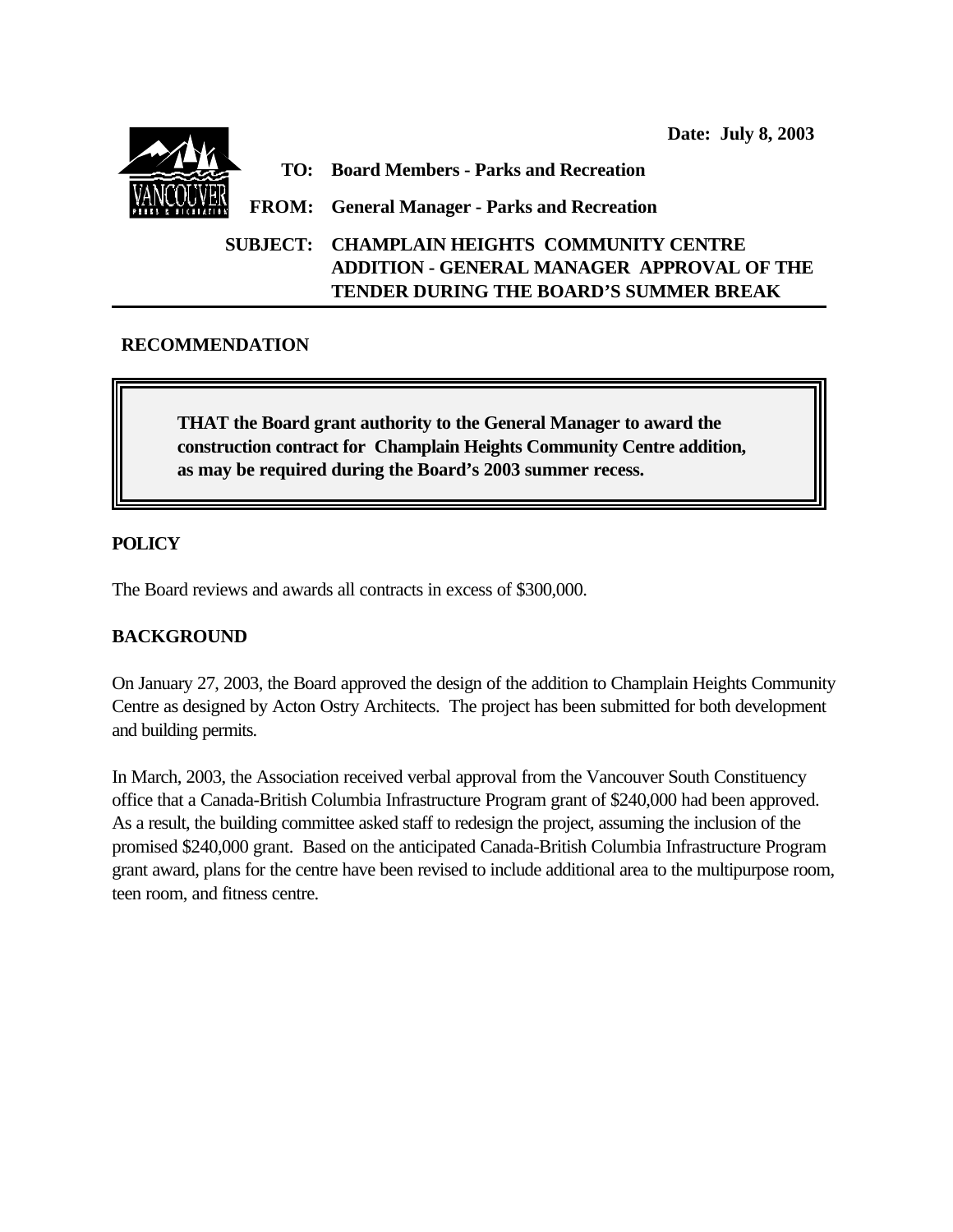### **The budget for project funding is as follows:**

| <b>TOTAL:</b>                                                    |    | \$1,555,000 |
|------------------------------------------------------------------|----|-------------|
| Anticipated Canada-British Columbia Infrastructure Program grant |    | \$240,000   |
| DCL for Child Development Centre                                 |    | \$445,000   |
| CAC's from Champlain Mall Development                            | S. | 700,000     |
| Champlain Heights Community Association contribution             |    | 20,000      |
| Balance of the 1998 Capital Budget funds                         |    | \$150,000   |

# **DISCUSSION**

Confirmation of the promised Canada-British Columbia Infrastructure Program grant has not been received. However, tenders for the project could be called as soon as July 17, 2003, subject to receiving confirmation of the grant funds in the amount of \$240,000. Without confirmation of the promised funding, staff cannot tender the project.

Project award could occur as soon as August 7, 2003. Granting authority to the General Manager to award the project during the Board's summer recess could allow the project to commence approximately four weeks prior to the Board's first meeting on return from the summer recess, on September 8, 2003.

Award of the project in early August 2003 by the General Manager, instead of at the next scheduled Board meeting of September 8, 2003, will mean that a majority of the excavation work necessitated by the addition to the Centre can occur prior to the rainy season. In addition, the anticipated completion of the addition could occur prior to the Champlain Heights Community Centre's Summer programming session.

The construction budget for this project is \$1,150,000. In addition to this amount, separate prices have been included for painting and mechanical improvements to the existing building for which a total of approximately \$25,000 will be funded from other budgets.

## **SUMMARY**

Staff have submitted for a Canada-British Columbia Infrastructure grant on behalf of the Association. If the \$240,000 infrastructure grant is confirmed by July 17, 2003, tenders for the Champlain Heights Community Centre addition can be received as early as August 7, 2003.